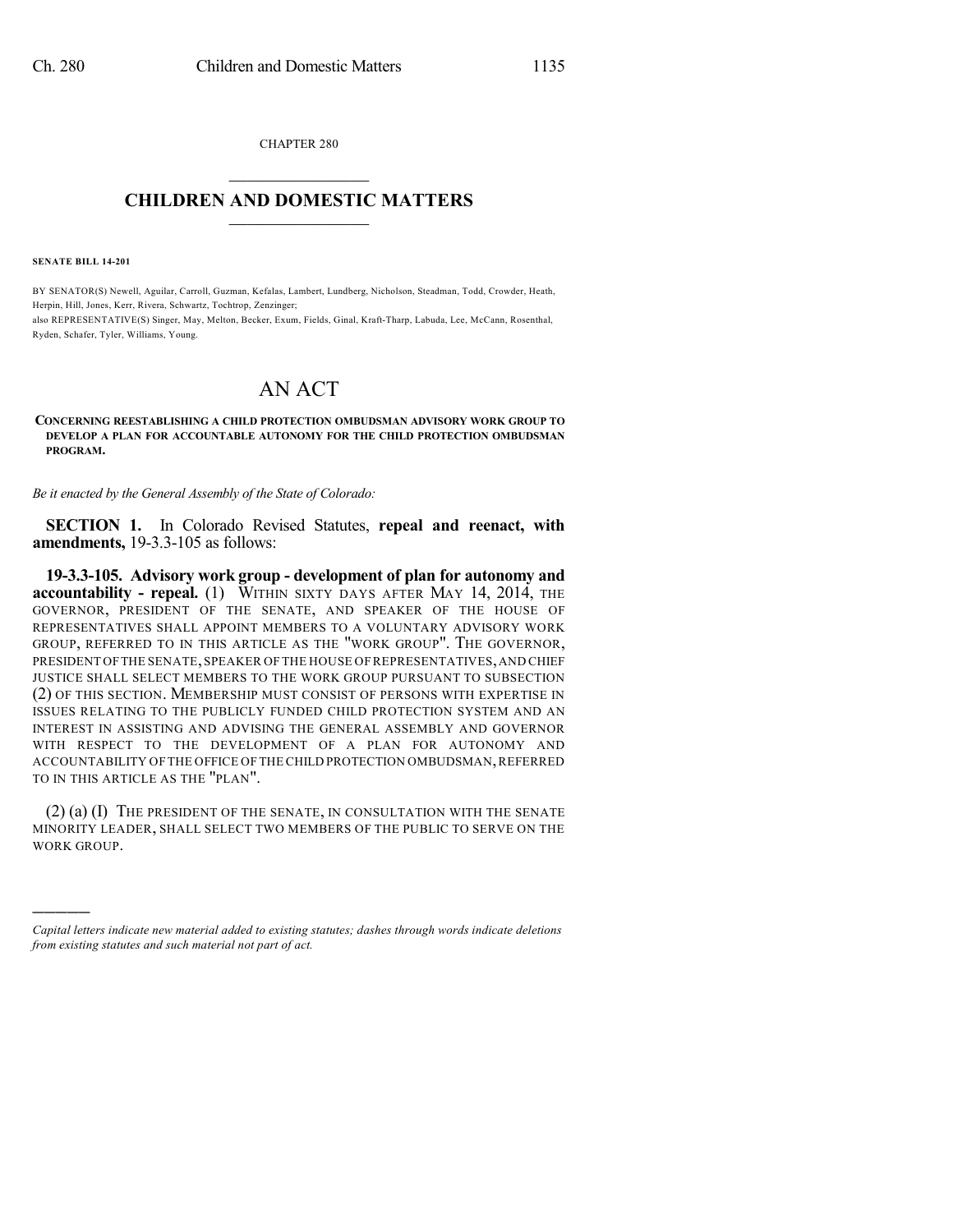(II) THE SPEAKER OF THE HOUSE OF REPRESENTATIVES, IN CONSULTATION WITH THE HOUSE MINORITY LEADER, SHALL SELECT TWO MEMBERS OF THE PUBLIC TO SERVE ON THE WORK GROUP.

(b) THE CHIEF JUSTICE SHALL SELECT ONE MEMBER FROM THE JUDICIAL DEPARTMENT TO SERVE ON THE WORK GROUP.

(c) THE GOVERNOR SHALL SELECT THE REMAINING MEMBERS. THE WORK GROUP MUST INCLUDE REPRESENTATIVES FROM COUNTY DEPARTMENTS, COUNTY ATTORNEYS,COUNTY COMMISSIONERS,MANDATORY REPORTERS, PRIVATE SERVICE PROVIDERS, PERSONS OR FAMILY MEMBERS OF PERSONS WHO HAVE HAD PRIOR INVOLVEMENT AS CHILDREN WITH THE CHILD WELFARE SYSTEM, CHILD PROTECTION ADVOCATES, THE OFFICE OF THE CHILD'S REPRESENTATIVE, FOSTER PARENTS, AND LAW ENFORCEMENT AGENCIES. THE GOVERNOR SHALL APPOINT THE ACTING CHILD PROTECTION OMBUDSMAN TO THE WORK GROUP AS A NONVOTING MEMBER.

(d) THE TOTAL MEMBERSHIP OF THE WORK GROUP MUST NOT EXCEED FIFTEEN MEMBERS, NOT INCLUDING THE CHILD PROTECTION OMBUDSMAN.

(e) THE GOVERNOR SHALL ESTABLISH A PROCESS BY WHICH PERSONS INTERESTED IN PARTICIPATING IN THE WORK GROUP MAY SUBMIT LETTERS OF INTEREST TO THE GOVERNOR. POTENTIAL MEMBERS OF THE WORK GROUP SHALL ADVISE THE GOVERNOR OF ANY CONFLICTS OF INTEREST THAT THEY MAY HAVE WITH RESPECT TO PARTICIPATING IN THE WORK GROUP.

(f) THE MEMBERSHIP OF THE WORK GROUP MUST, TO THE EXTENT PRACTICABLE, INCLUDE PERSONS FROM THROUGHOUT THE STATE AND REFLECT THE ETHNIC DIVERSITY OF THE STATE.

(g) MEMBERS OF THE WORK GROUP, INCLUDING LEGISLATIVE MEMBERS, SHALL PARTICIPATE IN THE WORK GROUP WITHOUT COMPENSATION OR REIMBURSEMENT OF EXPENSES.

(3) THE WORK GROUP MUST CONVENE ON OR BEFORE AUGUST 1, 2014, AND MAY CONVENE WITHOUT ALL MEMBERS PRESENT AND MAY ORGANIZE SUBCOMMITTEES CONSISTING OF WORK GROUP MEMBERS AND ANY OTHER PERSONS INVITED TO PARTICIPATE BY THE WORK GROUP. THE WORK GROUP MAY CONSULT WITH THE STATE AUDITOR OR HIS OR HER DESIGNEE, THE OFFICE OF LEGISLATIVE LEGAL SERVICES, THE OFFICE OF LEGISLATIVE COUNCIL, OR OTHER NONPROFIT ORGANIZATIONS AS IS PERTINENT TO THE DUTIES OF THE WORK GROUP.

(4) THE DUTIES OF THE WORK GROUP INCLUDE:

(a) TO RECONCILE THE RECOMMENDATIONS IN THE DETAILED PLAN PREPARED BY THE ADVISORY WORK GROUP CREATED IN 2010 AND THE MANNER IN WHICH THE CHILD PROTECTION OMBUDSMAN PROGRAM WAS SUBSEQUENTLY STRUCTURED AND FUNCTIONED BASED ON THOSE RECOMMENDATIONS AND TO MAKE NEW RECOMMENDATIONS AS APPROPRIATE CONCERNING THE AUTONOMY AND ACCOUNTABILITY OF THE PROGRAM;

(b) TO IDENTIFY CONCRETE STEPS FOR AUTONOMY AND ACCOUNTABILITY OF THE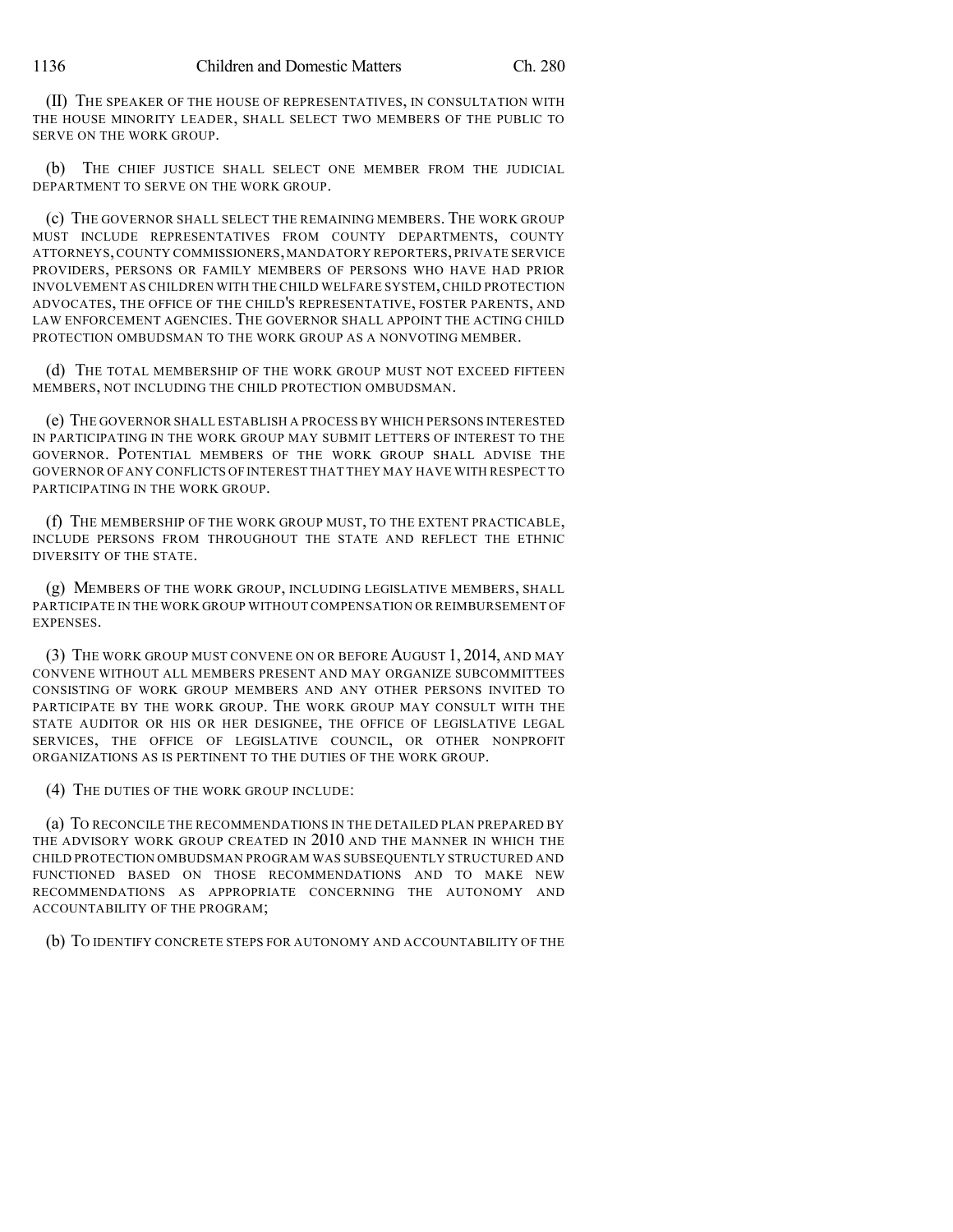OFFICE OF THE CHILD PROTECTION OMBUDSMAN; AND

(c) TO MAKE RECOMMENDATIONSCONCERNINGTHE MOST EFFECTIVE UTILIZATION OF THE OFFICE OF THE CHILD PROTECTION OMBUDSMAN TO FURTHER CHILD PROTECTION EFFORTS IN COLORADO.

(5) ON OR BEFORE DECEMBER 1, 2014, THE WORK GROUP SHALL COMPLETE A WRITTEN PLAN FOR AN AUTONOMOUS AND ACCOUNTABLE OFFICE OF THE CHILD PROTECTION OMBUDSMAN. UPON COMPLETION OF THE PLAN, THE WORK GROUP SHALL PROVIDE A COPY OF THE PLAN TO THE HEALTH AND HUMAN SERVICES COMMITTEE OF THE SENATE AND THE PUBLIC HEALTH CARE AND HUMAN SERVICES COMMITTEE OF THE HOUSE OF REPRESENTATIVES, OR ANY SUCCESSOR COMMITTEES, THE GOVERNOR, AND THE EXECUTIVE DIRECTOR,WHO SHALL POST THE PLAN ON THE STATE DEPARTMENT'S WEB SITE.

(6) THIS SECTION IS REPEALED, EFFECTIVE JULY 1, 2016.

**SECTION 2.** In Colorado Revised Statutes, 19-3.3-102, **amend** (2) (a) as follows:

**19-3.3-102. Child protection ombudsman program - independence of office - administrative rules.** (2) (a) The head of the child protection ombudsman program shall be known as the child protection ombudsman, referred to in this article asthe "ombudsman". The programshall be operated by a full-time, qualified ombudsman with the professional designations and qualifications determined appropriate by the executive director. after consultation with the work group created pursuant to section 19-3.3-105.

**SECTION 3.** In Colorado Revised Statutes, 19-3.3-103, **amend** (1) introductory portion and (2) introductory portion as follows:

**19-3.3-103. Child protection ombudsman program - powers and duties access to information - confidentiality - testimony.** (1) In addition to any other duties specified in the detailed plan for the program developed pursuant to section  $19-3.3-105$ , The ombudsman shall have HAS the following duties, AT A MINIMUM:

(2) In addition to any other duties specified in the detailed plan for the program developed pursuant to section 19-3.3-105, The ombudsman shall have HAS the following powers, AT A MINIMUM:

**SECTION 4.** In Colorado Revised Statutes, 19-3.3-106, **amend** (1) (a) as follows:

**19-3.3-106. Award of contract.** (1) (a) Subject to the provisions of subsection (2) of this section, within thirty days after completion of the detailed plan pursuant to section 19-3.3-105, the executive director, in accordance with the "Procurement Code", articles 101 to 112 of title 24, C.R.S., shall issue the request for proposals for the administration of the program. The proposal submission period, the review of submissions, and the award of the contract shall be completed within sixty days after the issuance of the request for proposals.